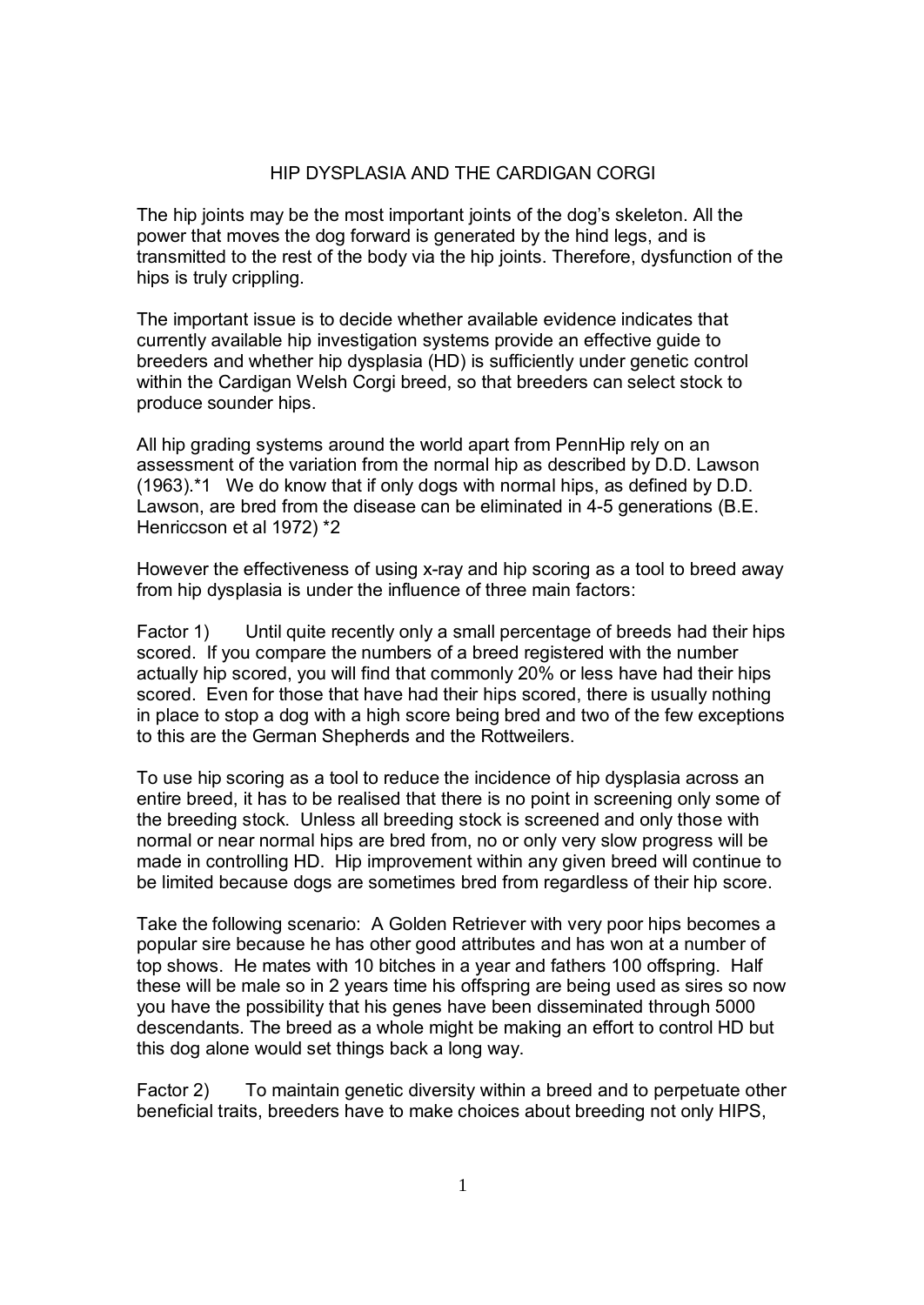but about breeding DOGS. Therefore breeding decisions cannot be made purely and wholly on the basis of hip status as there may also be other important factors to consider in relation to health, structure or temperament. Despite this, the investigation and assessment of hip health by the breeder provides a useful tool in decision making as it can be used to avoid breeding badly dysplastic dogs together and possibly compounding the problem or it can also indicate family trends towards either good or bad hips.

Factor 3) The cut off point of hip scores for breeding is set too high.

Perhaps it should be pointed out that corgis are hypochondroplastic dwarfs as are many other small-legged breeds. As a result of this, their joints tend not to conform to the definition of normal as has been derived from larger breeds such as German Shepherds and Golden Retrievers.

Configuration of the hips between breeds may differ and it certainly does in the breeds that are hypochondroplastic dwarfs. It is due to specific breed differences that many breed clubs set the standards that are acceptable for breeding within their breed.

No one is saying that corgis should have the same hips as German Shepherds but to define a normal hip for each breed would be a daunting task indeed. Also, the temptation to compare hip scores across breeds should be resisted as it is a bit like comparing apples with pears. What corgi breeders need to do is to examine enough dogs to decide what is the maximum hip score for the breed which is still acceptable for breeding.

How is an acceptable score for a breed reached? Once sufficient numbers of a breed have been assessed (100) a mean for that breed can be established and then the selection criteria should be that no one hip should have a score of greater than ½ the breed mean score (BMS). As the BMS drops so will the score that is acceptable for breeding. Such a control programme can be taken a step further by recording the hip status of offspring so that it can be determined which sires are tending to reduce the hip scores of their progeny. This type of scheme has the potential to reduce the degree of HD within a breed but to maintain genetic diversity, should not be made a mandatory requirement (remember we are not just breeding hips) and must be provided to breeders for guidance only.

Factor 4) Although an inherited condition, hip dysplasia will be variable in expression in any affected individual due to environmental factors during development. Therefore investigation of hip status by x-ray and scoring is at best merely looking at the presenting phenotype of the dog. There is currently no genetic test for hip dysplasia.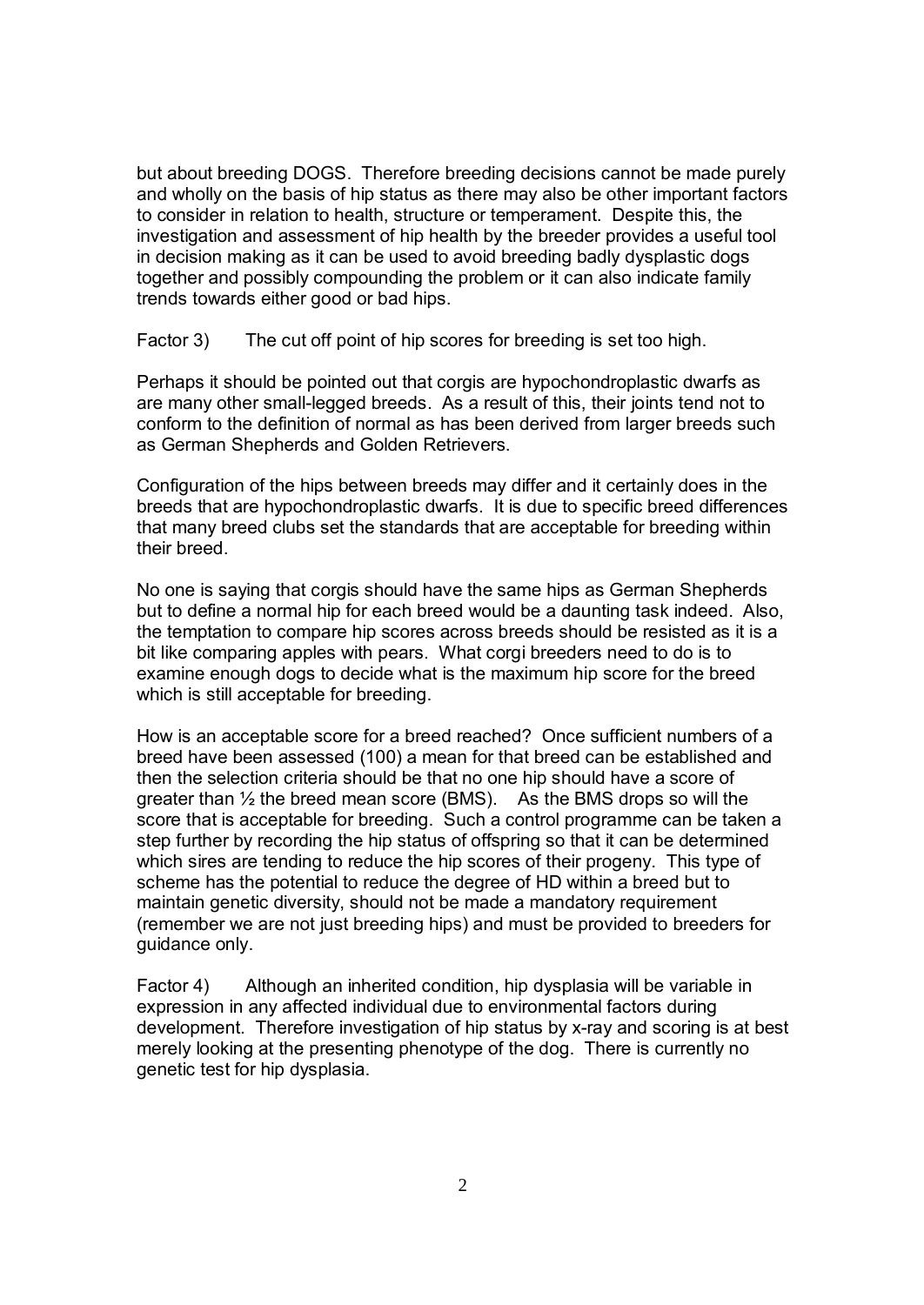In addition, the value of the hip evaluations themselves is directly related to the ability of the individual examiner and the scoring method in use. Hip evaluation and assessment methods around the world are not uniform, therefore the actual value of assessing hip x-rays and assigning a designated "score" is directly influenced by the variable ability of those assessing the films and the subjective nature of this, plus the lack of standardised, globally based methods of assessment.

As mentioned previously all of the world's hip assessment methods depend on determining the degree the hips vary from a 'defined' normal. Some use a subjective assessment by an individual or a panel of individuals such as the OFA does. Alternatively, the scoring system used in Australia, New Zealand, the UK and Singapore is an attempt to make the assessment more objective.

To sum up; - While the predisposition to canine hip dysplasia is inherited, the apparent failure to decrease the incidence of HD after years of hip scoring in certain breeds is due to multiple factors.

The most important being:

- 1) Not all breeding stock is screened.
- 2) The cut off point for breeding is too high.
- 3) Breedings are still made regardless of any individual dog's hip score.
- 4) Hip x-ray and hip scoring can only assess the presenting appearance of hip phenotype of the individual dog, not its actual genetic status for hip dysplasia.

# SO WHAT EXACTLY IS HD?

Hip dysplasia (HD) simply stated means an "abnormal formation" of the hip joint. Think of the condition first as looseness in a joint that should be snug - then most of the problems attendant to hip dysplasia are a result of this "looseness". The normal anatomy of the hip joint is a classic ball and socket joint. The head of the femur (the ball) is supposed to fit smoothly and exactly into the acetabulum (the socket). If the head of the femur does not fit snugly, it will be slipping and bumping around somewhere in the neighbourhood of the acetabulum, and this will damage the relatively delicate surfaces of the joint. A perfect joint has living layers of tissue on the surface of both bones; if that is damaged, there may be bone rubbing on bone, which is both destructive and painful.

The overt signs of HD vary from decreased exercise tolerance to severe crippling.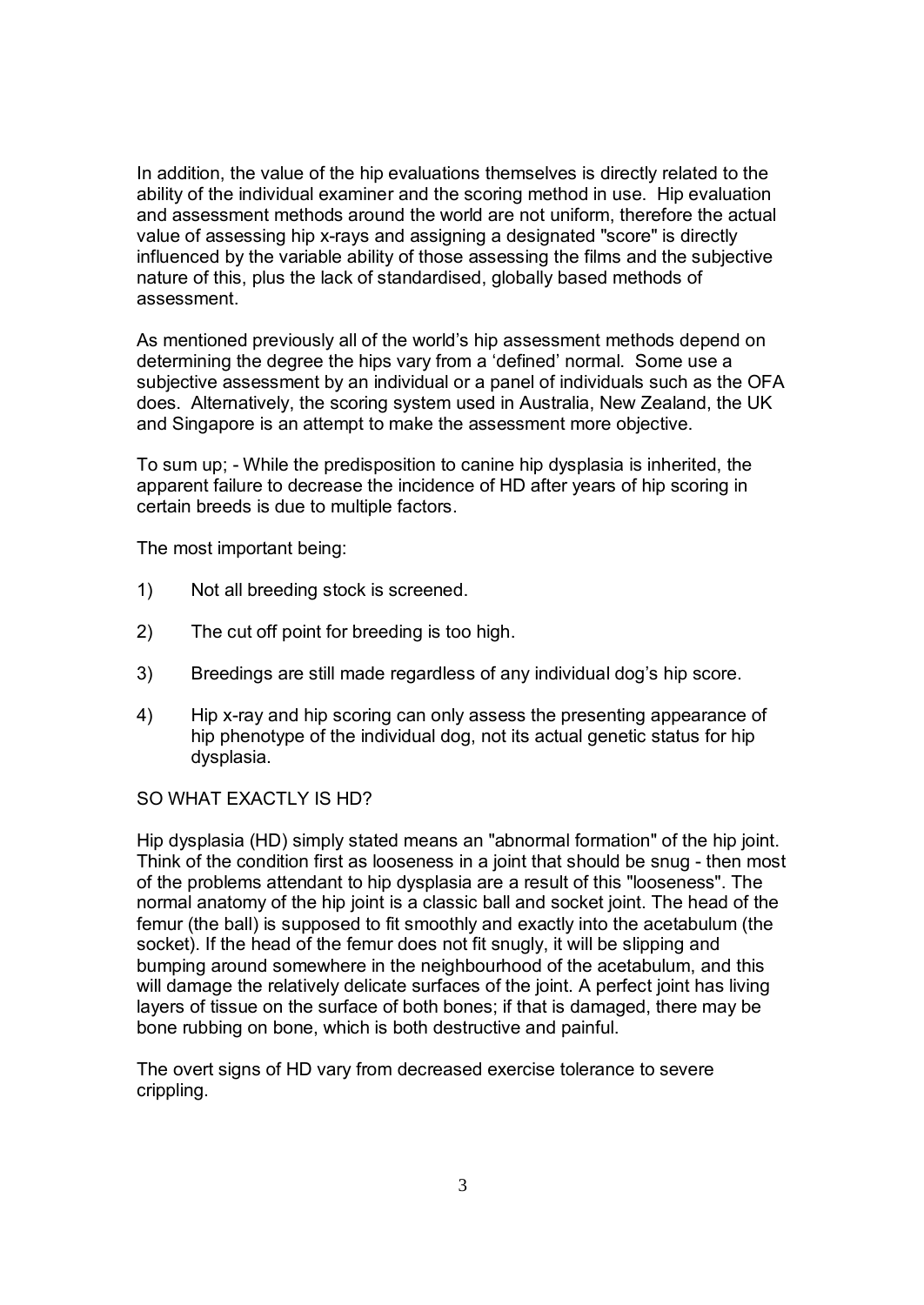They include: a reluctance or inability to go up or down stairs, difficulty in rising from a sitting or prone position, bunny-hopping gait when running, stiffness early in the morning that improves as the dog warms up, change in disposition due to pain, lameness after exercise, wobbly gait, a clicking sound when walking, and many others.

Research on hip dysplasia suggests that HD is a more complex disease than was first thought. There are five biological factors that contribute to HD, and there are often severe interactions between those factors.

[1] Genetic control within a breed.

[2] Nutrition of the growing puppy

[3] Exercise as the puppy is growing

[4] Floor surfaces the puppy is exposed to.

[5] Differences in conformation between a breed, and the wolf ancestors of all dogs.

To this list of biological causes, we could add a catch-all to include technical, policy, and technique difficulties, which are essentially artefacts of the evaluation systems.

There are no simple answers or solutions to the problem of HD. However, many aspects of the disease have been repeatedly and independently documented and are generally accepted by the scientific community. Five important ones are: [i] Two physical features contribute to HD, the structure of the bone in the joint, and the tightness or laxity of the ligaments which hold the joint together. The latter is less known and studied.

[ii] The genetic component of canine hip dysplasia is thought to be caused by the presence of many genes (polygenic inheritance), although recent studies provide weak support for the idea of a major gene which might control the whole range. While no environmental cause has been demonstrated experimentally, many environmental factors may contribute to HD's expression in a particular dog (its phenotype).

Most authors have concluded that HD has to be considered a quantitative genetic trait that is expressed differently in various breeds and is influenced by environmental effects such as nutrition. \*3

[iii] One other feature of selection in polygenic systems of inheritance has never been examined in relation to HD, but cannot be ignored. Many genes have more than one function, so that when selection is made for any particular allele, other unknown but inter-related systems may also be affected. Individual genes are on chromosomes which carry many genes and if we are severe with selection for one factor, as we wish we could be for HD, we may inadvertently eliminate some desirable genes as well. Therefore by discarding individuals for one undesirable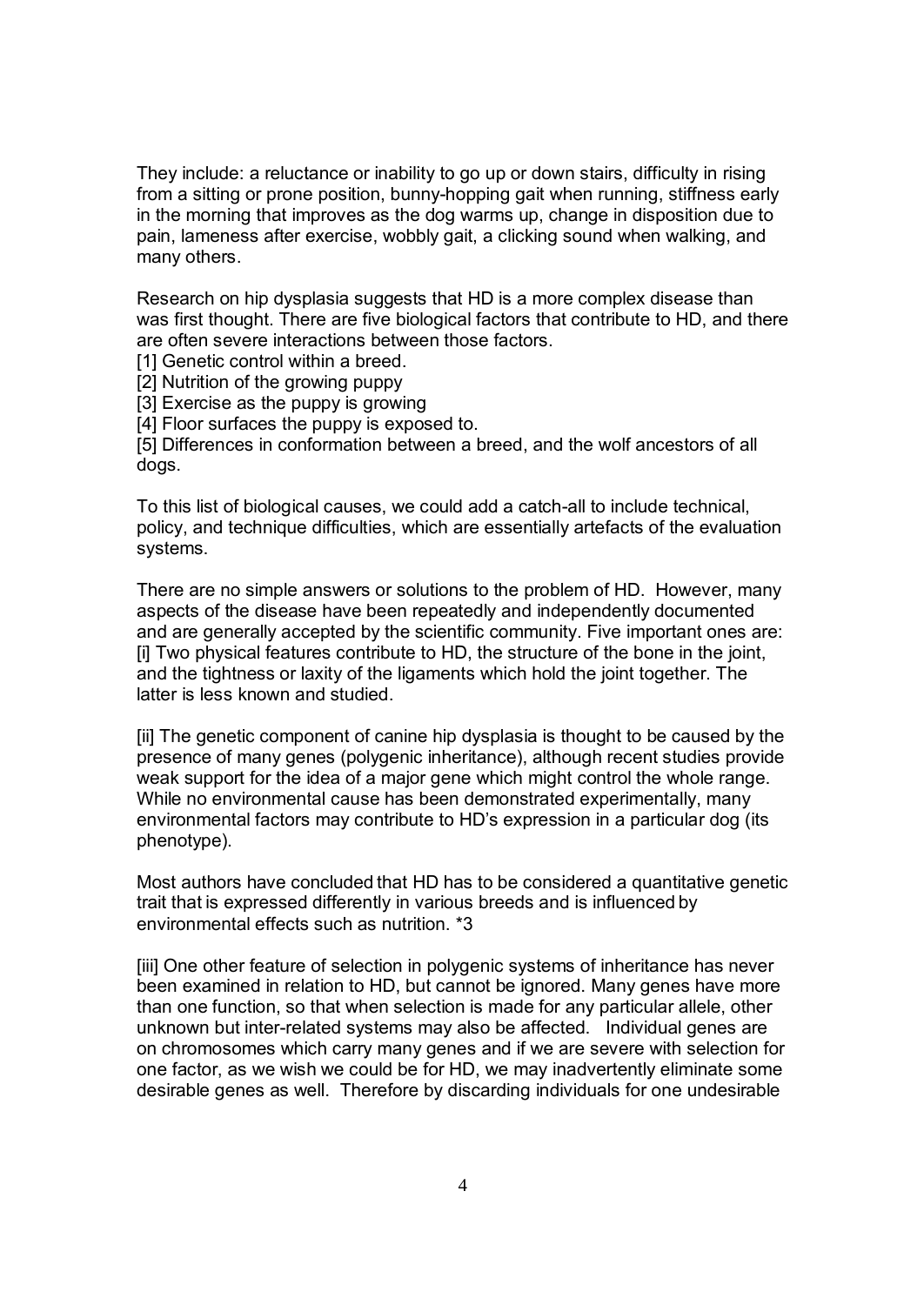trait on a particular chromosome, we may also remove other desirable traits from the gene pool.

Put simply, even if genes for HD could be identified, current knowledge confirms that genes for any trait may be inherited in "blocks" of genetic material and therefore selecting solely for hip status would not only cause the loss of genetic diversity, but may inadvertently cause the loss of genes for many other important and beneficial traits. Good and bad genes for HD do not exist in isolation, and we must expect that other systems will be affected by selection solely for good hips.

[iv] The only current means for reducing the occurrence of HD at the breed level is by selectively breeding for normal hips. The problem with that approach is that breeders are not in a position to breed solely for hips but must consider the dog as a whole.

[v] Radiography is the accepted means for evaluating the status of the bone in the joint, and there are recent methods for measuring laxity of ligaments.

We like to think of genes as "blueprints', which they are. Also, the final result, in the case of hips, is a relatively hard structure. But the mechanical analogy breaks down when we consider that, as a puppy grows, the bones are not calcified, they are cartilage. Also, not all parts of a puppy grow at the same rate, in terms of time and size, and that relative growth can be affected by nutrition. That can mean, for example, that a puppy whose hips would be fine if he grew up on a wolf diet of raw prey, might, if on another diet, have his bones growing faster than his muscles and ligaments in the 3 - 8 month-old period when growth is most rapid. At this point it is possible that hips genetically pre-disposed to HD could be seriously damaged if growth and exercise get out of balance with each other.

When the transition was made from feeding dogs home made rations to commercial pet foods, the first dog foods were developed by livestock feed manufacturers. In livestock, young animals are fed so as to grow as fast as possible to reach market size as young as possible. By 1990 it had become evident that this approach was not appropriate for dogs, especially for larger breeds. Therefore, modern puppy foods are not as rich and differ from adult rations mostly in vitamins and minerals. So, the bad effects of puppy food on hips may be less now (2007) than they were decades ago.

Add to that too much or too little exercise during this critical period, and you easily see that further damage could occur, through changes in muscle mass and muscle tone. That is called interaction by statisticians, where the combined effect of two factors is either greater or less than the sum of the effects of the two factors studied separately. Add to the mixture the concept that raising dysplasiaprone breeds on slippery floor surfaces, and you observe that a puppy which is growing too fast, and stressed by too much exercise may have its legs slip out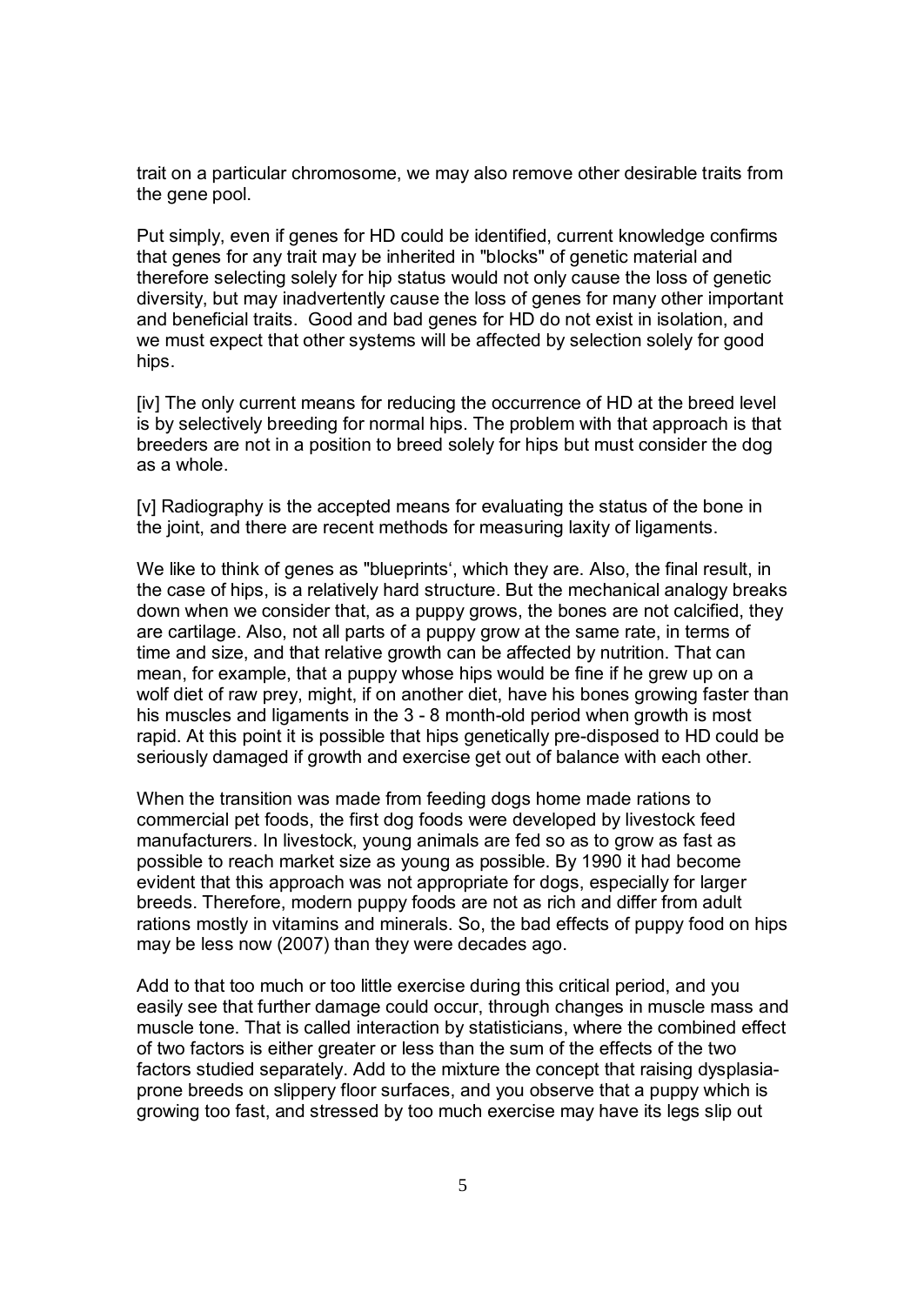sideways and thereby stretching the ligaments. So there is large potential for disruption of the normal growth of healthy hips by a variety of environmental factors, and the potential for destructive interaction is significant.

Policies and policy differences between the two major systems of hip assessment affect the estimates of heritability of the results. You may have your dog x-rayed for submission to OFA in the USA, (but the comment is equally valid for other national hip registries), but, between you and your veterinarian, you may decide not to submit that dog. That should mean that OFA estimates of the prevalence of good hips in a breed will be overestimated, if obviously bad hips are not submitted.

PennHip requires that every dog examined by their procedure must be submitted to the database. However, while that may be a better approach, there is no requirement that all individuals in a litter be examined. The latter requirement would put estimates of heritability on a sounder basis. The onus here rests with breeders and fanciers of a breed. National veterinary registers, and OFA, provide well-honed techniques for assessing hips, but unless all members of a breed or breeding line are submitted, progress in elimination of hip dysplasia will be slow.

Statistically, it is said that the PennHip Distraction Index has a higher heritability than OFA ratings. But even that heritability is relatively low. Another advantage of PennHip is that their lead-up studies indicated that the technique produces reliable measures even at less than six months of age. Unfortunately, several veterinarians familiar with PennHip say that there are problems in applying the technique to dwarf-legged dogs.

Depending on the system used, examination of radiographs of hips has a considerable subjective component, so hip scores may vary depending on who reads the x-rays. Most of the national hip rating schemes try to offset that by requiring more than one expert to read the pictures.

Several veterinarians have suggested that owners may mask some of the heritability of HD by taking extra care with puppies. For example, there are some who carry puppies up and down stairs for the first year of their lives, to help prevent them from becoming dysplastic. In doing so, they may mask genetic dysplasia by trying to keep the puppies" normal".

There are at least two ways of thinking about hip dysplasia. While one is that it is a genetically inherited condition and we should be able to improve dog breeds by careful selection, the consensus is that we have made some improvement but in some breeds not nearly as much as we want. As mentioned previously this could be due to the over use of 'popular sires' which may carry the genes for HD, or the fact that dogs will continue to be breed regardless of poor hip scores.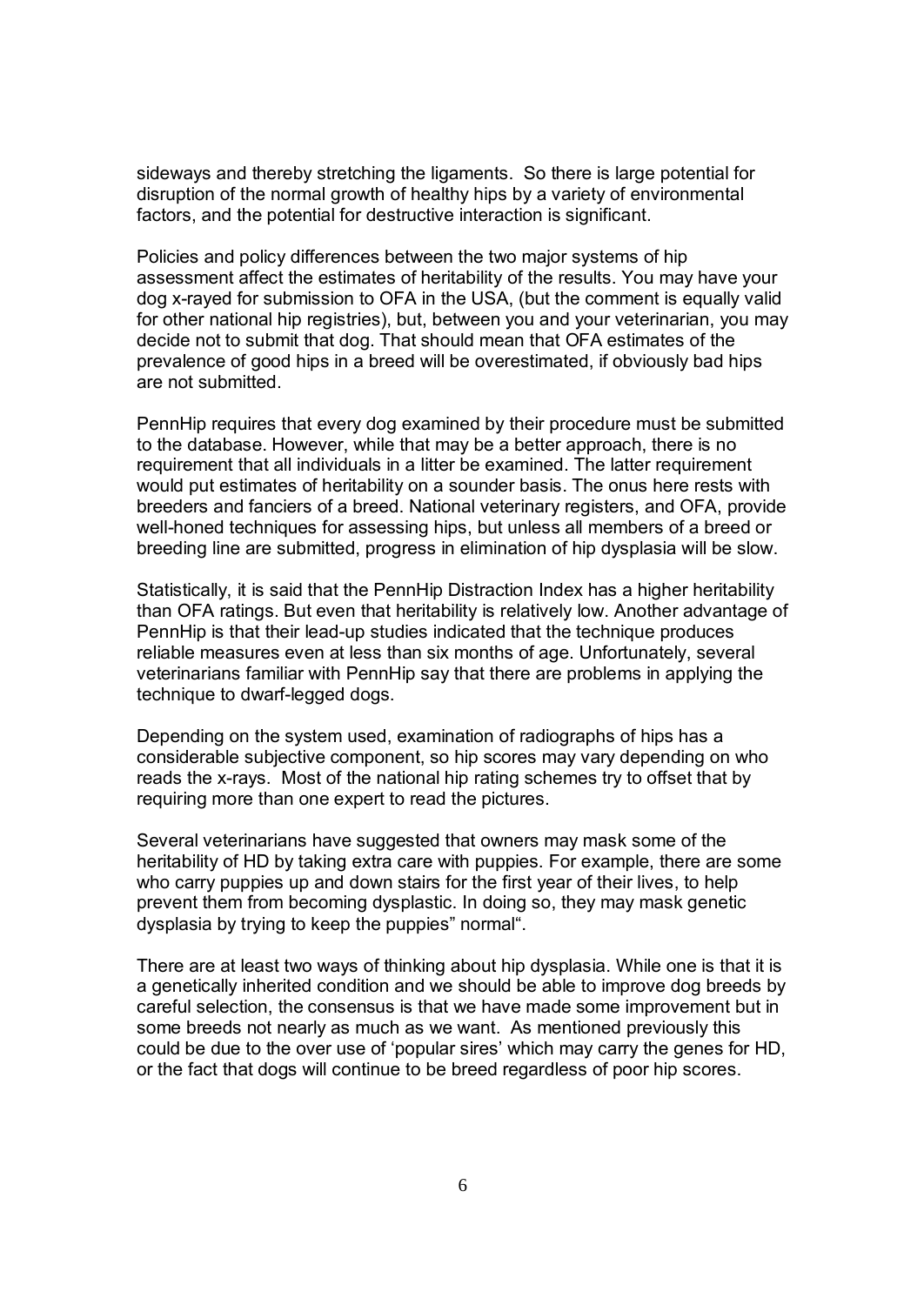The second way is to admit that the growth process is dynamic, and the structures are relatively fragile during some periods of growth. When a dog has inherited genes for hip dysplasia the expression of those genes and the resultant health of the dog's hips is, partly at least, due to environmental events during its growth.

What do we know about hip dysplasia in the wild ancestors of dogs? There do not seem to have been any studies of the incidence of dysplasia among wolves, coyotes and jackals.

DNA research suggests that all modern dogs are derived from several lineages of the gray wolf population of East Asia and the Old World, as the DNA makeup of wolves and dogs is almost identical. Advances in genetic research looking at mitochondrial DNA (mtDNA) has shown that the domestic dog is an extremely close relative of the gray wolf, differing from it by at most 0.2% of mtDNA sequence. In comparison, the gray wolf differs from its closest wild relative, the coyote, by about 4% of mitochondrial DNA sequence. \*4,5,6,7.

While archeological sources suggest dogs diverged from that stock some 10- 15,000 years ago, some studies of Mitochondrial DNA research suggests that domestication occurred as much as 125,000 years ago due to the fact that dogs possess gene sequences not found present in the wolf, \*8. The wolf stock itself has been around for an estimated 7,000,000 years, and itself must have been subject to a lot of natural selection.

From that basic wolf stock came dog breeds as diverse as Chihuahuas, Irish Wolfhounds, etc. and corgis.

So we have taken a single wild blueprint, and manipulated it into a huge variety of different forms. And, we have done that in a very short time, that is, roughly the last 200 years. If you strip away the bunk and fantasy of most breed histories, you can't find much solid evidence that many breeds actually existed before 1850. And for those that did, many have changed dramatically since then. So what are the implications of such rapid changes in size and relative weight for the hip joints?

The generalization is that small breeds rarely suffer from dysplasia, giant and large breeds almost all have degrees of dysplasia, and in between you have to look breed by breed. In that middle range the rule of thumb is that breeds that are heavier built are more likely to suffer from dysplasia and this represents an important contributor to hip dysplasia which possibly cannot be affected by breeder selection. Strict selection for hip health alone may result in most dogs having the general size and proportions of the ancestral wolf.

Breeds which have muscle to skeleton relationships similar to the small wolves of Iran are relatively free of HD, so the greyhound is the 'perfect' breed as far as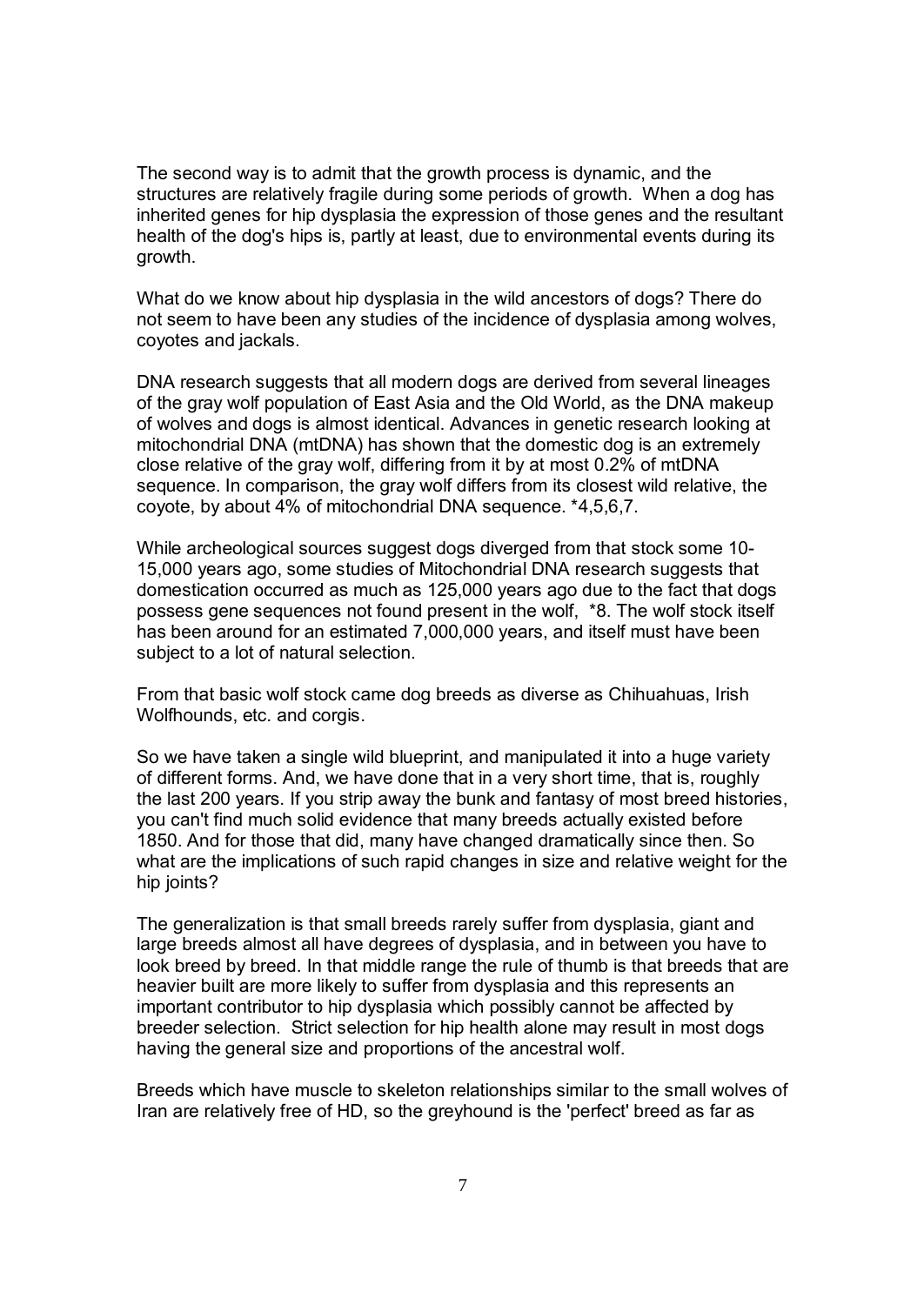hips are concerned. The further dog breeds deviate from this basic design, the more likely it may be that a breed will be subject to dysplasia. That observation leads to the prediction that progress in reducing the incidence of serious dysplasia will not be the same in every breed. Many breeds have deviated too far from the basic design. Small breeds have gone a beneficial way, while some large breeds have travelled a more dangerous path.

### IS HD A PROBLEM IN CARDIGAN CORGIS?

[1] Hip dysplasia is known to occur in Cardigan Corgis. That said, crippling disease from this cause is quite uncommon.

[2] Some veterinary specialists speculate as to whether corgis can be assessed by conventional techniques. The short legs and heavy muscles make proper positioning for x-ray more of a challenge and complicate reading the results. Vets performing PennHip have made similar comments.

[3] Environmental variables such as diet, exercise and floor surface are involved in the development of hip dysplasia in large and heavy breeds. The potential effects of these variables are unknown in Cardigan Corgis.

Cardigans are on the small end of middle sized, but purely by observation, their weight seems to have increased by over 40% in the past 40 years or so. They are heavily muscled, but on a sturdy skeleton. But then, they have dwarf limbs, and no one seems to know the implications of dwarf legs on dysplasia.

Cardigans have a broader muscle mass about their hips than most breeds, and that may help stabilize the joints. Some veterinarians have stated that they are not sure how to x-ray dwarf-limbed breeds; because the muscles hold the joint differently than in longer-legged breeds and PennHip specialists have expressed similar reservations. That makes it uncertain whether current methods of studying hip dysplasia actually apply to dwarf-legged breeds. Much more study specific to dwarf-legged breeds is required before we can be sure that current xray techniques are fully applicable to Cardigans.

Cardigans in North America are much more involved in activity sports than they were 30 years ago. Is that showing up deficiencies in hip structure that would not have shown up in the kennel dogs and couch potatoes of 1950-1980? Generally speaking, serious cases of hip dysplasia appear to be uncommon in Cardigans.

It has often been claimed that dogs that can lie flat with their hind legs stretched out behind them do not have HD. Experience has shown that, however, is untrue. Photos of one young dog show that he can do this and he does not express any clinical signs of having HD, yet when tested his Pre-lim was MILD and the x-ray showed hardly any socket. This dog lives on a farm where he exercises all day and his tight muscles enable him to keep his legs from falling out of his hips. He may yet prove to show signs later in life when he slows down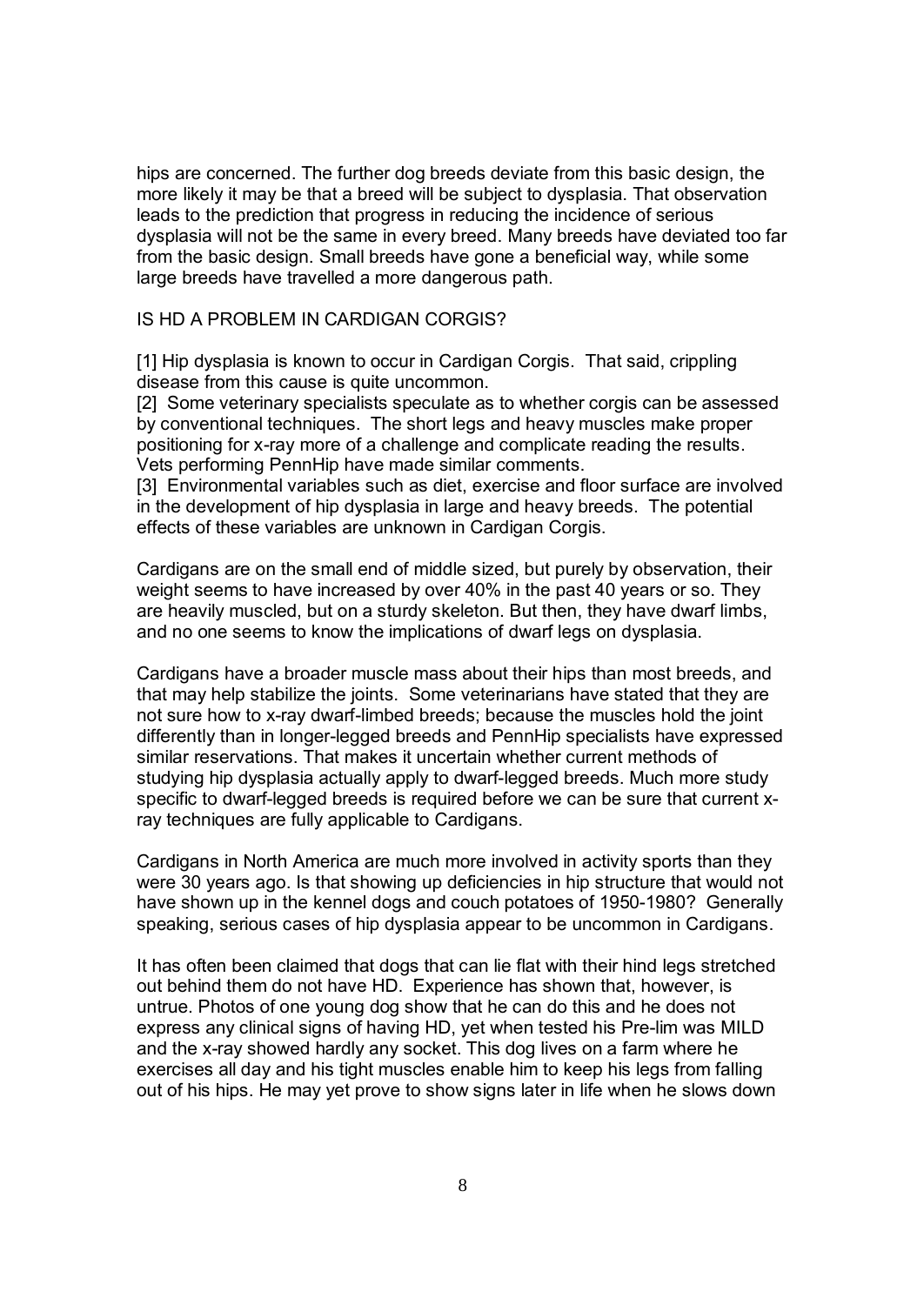and isn't so active and physically fit. His litter brother, on the other hand, could not walk at nine months.

In Cardigans, there may be an important difference between dysplasia as seen on x-rays, and functional dysplasia, which hurts the dog. In other words, many dogs with mediocre hips as indicated from x-ray, live long, happy and pain-free lives and never go on to develop degenerative joint disease and arthritis. In another example, Norwegian elkhounds tend to have relatively shallow hip sockets so many do not pass OFA, but that does not reduce their performance in the field. Perhaps the socket depth is compensated for by tighter ligaments? That is not yet known.

Being subjective, an OFA screening should not be taken as completely predictive of hip dysplasia as actual physical expression of the genes for hip dysplasia is known to be variable, and the true genetic status of the dog may therefore be masked. OFA results must also be considered in light of family history, environmental factors, nutrition, and importantly, the structural components of the system (ligamentation, muscling etc) which radiological screening is not capable of assessing.

A heritable defect such as hip dysplasia, which does not always show expression in the individual carrying genes for the condition, will be very hard to breed out using selection based purely upon phenotype (or appearance). Evaluation via hip x-ray is not a diagnostic tool for a dog's genotype but solely for its presenting phenotype, therefore some dogs which are genetically dysplastic but raised under ideal conditions may appear normal in phenotype and therefore have acceptable hips, yet they are able to pass the genes for hip dysplasia on to the next generation.

The Hardy-Weinberg Law of population genetics states that, in the absence of selection, the frequency of particular genes does not change from generation to generation. For HD that means that failure to x-ray breeding stock in a randomly bred, "wild" population would not cause the prevalence of HD to rise unless other factors were involved. However in dog breeding where strong selection for certain characteristics is the normal practice, genes for hip dysplasia could be unknowingly selected for along with other traits.

#### PROBLEMS IN ASSESSING CARDIGAN HIPS

We must also consider the Cardigan/hypochondroplastic hip. It will be shallower and looser than a non-dwarfed hip. If you showed a Cardigan film to an orthopaedist and told him/her it was a Labrador the dog would promptly fail its hip assessment.

The mean distraction index in the corgi breed group is around 0.6; that would be a horrifying score to a breeder of tighter-hipped longer-legged dogs. In fact, if you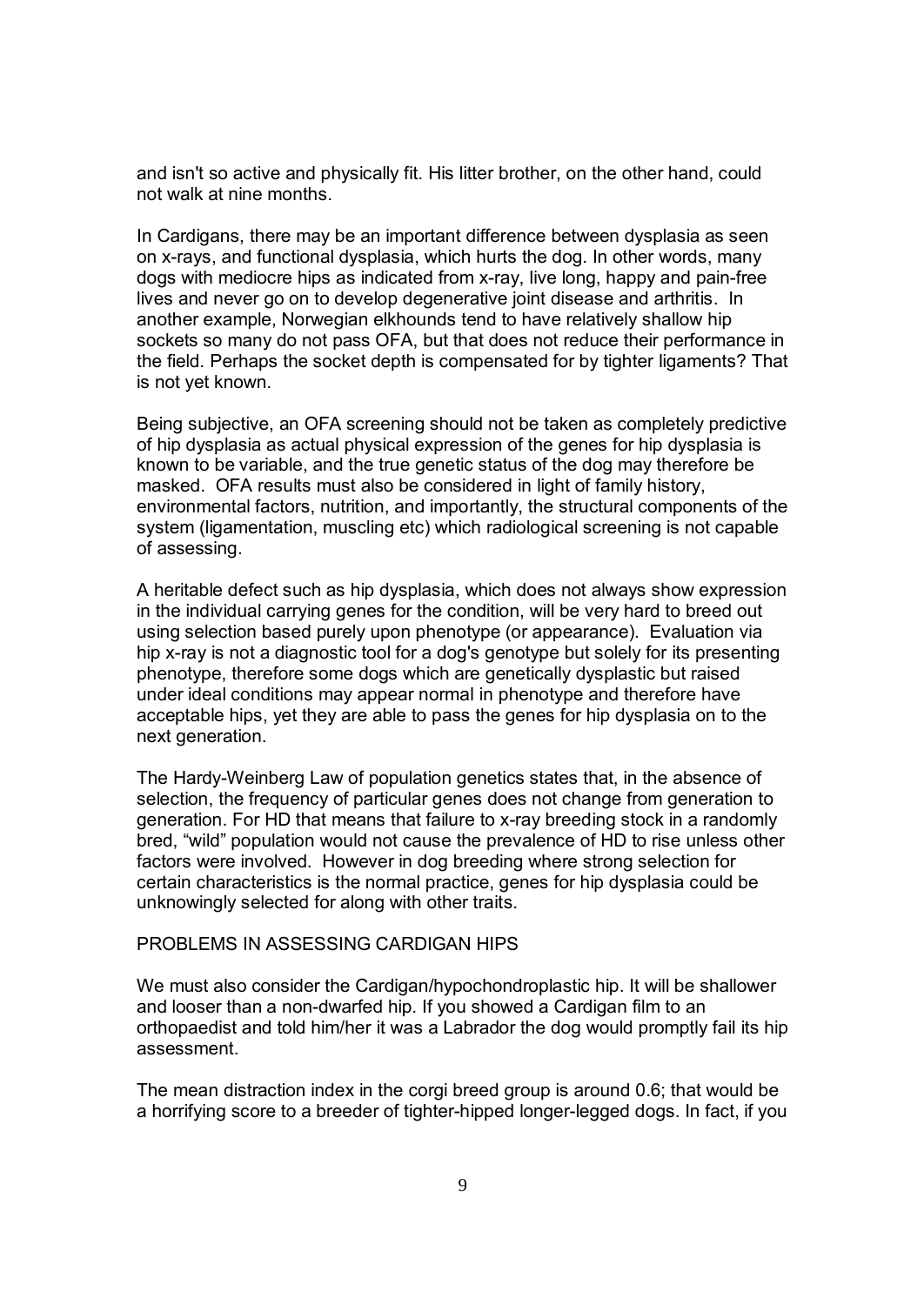got a 0.6 on a Lab, you'd be told to expect joint disease in the future. Yet in the Cardigan Welsh Corgi there exist loose-hipped, shallow socketed little dogs that somehow seem to keep going for well into their second decade.

Unfortunately, OFA will not discuss the issue of testing dwarf breeds and no allowance for the different characteristics of dwarf breeds is made by any of the available hip evaluation systems. One vet was on the OFA evaluators list for years, that was until he started voicing his opinion that you can't evaluate a dwarf breed the same way you do a normal growth breed. He was asked to retire from the evaluation list by OFA. He also quit PennHip X-raying when two healthy and happy show Shi Tzus came in for PennHip evaluations. He was certified and had performed several films for PennHip prior to these two dogs. Both dogs went home sore and never recovered from their ordeal. It was later found both dogs had failed severely with OFA on their hips. PennHip claimed their method was not at fault as any dog with severely dysplastic hips most likely will suffer damage when the technique required for proper PennHip evaluation is done.

## CONCLUSIONS

[1] Hip dysplasia is a genetically based, heritable defect but variable in expression (phenotype). It is thought to be polygenic in inheritance, with the possible involvement of a major gene or gene series and multifactorial in expression. Environmental variables such as diet, exercise and floor surface are known to be involved in the development of hip dysplasia in large and heavy breeds. The potential effects of these variables are unknown in Cardigan Corgis.

[2] Hip dysplasia is known to occur in Cardigan Corgis. That said, crippling disease from this cause is quite uncommon in this breed.

[3] Some veterinary specialists have expressed doubt as to whether corgis can be assessed by conventional techniques. The short legs and heavy muscling make proper positioning for x-ray more of a challenge, and this may complicate reading the results. Vets performing PennHip have made similar comments.

[3] Hip x-rays can only reveal the presenting phenotype of the dog, not its true genotype nor its potential to pass on genes for HD.

[5] Hip dysplasia is difficult to breed out unless selection is heavily based on this trait. Such narrow selection is impractical due to reduction in genetic diversity and the potential loss of other desirable traits.

For his generous help and advice, The Cardi-Commentary International website panel gives special thanks to West Australian–based Dr R.S. Wyburn OAM, BVMS, DVR, PhD, FACVSc, MRCVS Australasian Veterinary Radiology Service.